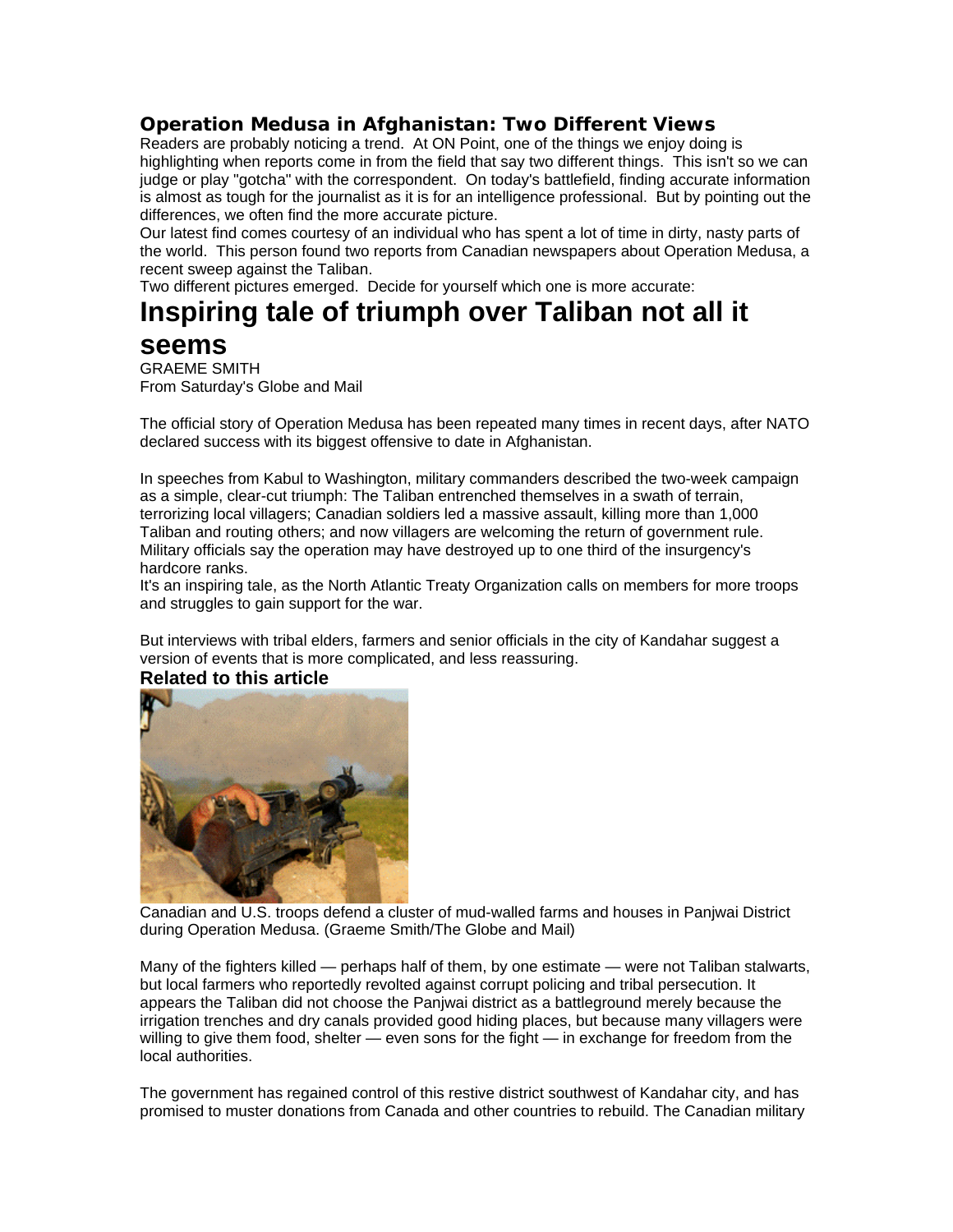says it will help local security forces establish a new base to make sure the Taliban do not return to Panjwai.

But there are troubling signs that the area may be sliding back toward the same conditions that sparked the violent revolt.

Unconfirmed reports suggest that Taliban fighters continue to lurk around the district, and that police in the area have resumed the abusive tactics that originally ignited local anger. Farmers say gangs of policemen, often their tribal rivals, have swept into Panjwai behind the Canadian troops to search for valuables. They have been described ransacking homes, burning shops and conducting shakedowns at checkpoints.

"This is a case of bad governance," said Talatbek Masadykov, head of the United Nations mission in southern Afghanistan.

"Maybe half of these so-called anti-government elements acting here in this area of the south, they had to join this Taliban movement because of the misbehaviour of these bad guys," Mr. Masadykov said, referring to undisciplined local police.

Police commanders in Kandahar city declined to be interviewed. The allegations from local farmers are difficult to confirm, because it has been only two days since Panjwai was deemed safe enough for civilians to return home, and the area remains too dangerous for Western journalists to visit.

But even politicians who generally support the government concede that the situation in Panjwai was aggravated by the missteps of local authorities.

The most notorious of the blunders was the case of Abdul Razik. Last month, concerned about the growing number of Taliban on the doorstep of Kandahar city, the provincial government assigned Mr. Razik to clear insurgents from Panjwai. Mr. Razik serves as a police commander in Spin Boldak, near the Pakistani border, but his fighters have a reputation as a kind of militia, all drawn from the same tribe: the Achakzai, a branch of the Pashtun ethnic group.

In the borderlands, the Achakzai often feud with another Pashtun tribe, the Noorzai. The two tribes also dominate the strip of farmland in Panjwai where Mr. Razik was dispatched, although the tribes have usually co-existed peacefully — until the arrival of Mr. Razik. Word spread quickly through Panjwai that the police commander intended to kill not only Taliban but any member of the Noorzai tribe; true or not, Mr. Razik soon found himself facing an armed uprising. His men were ambushed southwest of the village of Panjwai District Centre, and many of their bodies were left rotting on the road as Mr. Razik retreated to the borderlands.

But having fought off Mr. Razik, the local Noorzai tribesmen soon ended up fighting his more disciplined colleagues from the police and Afghan National Army.

"This was a bad idea, to bring Abdul Razik," said Haji Mohammed Qassam, a provincial council member in Kandahar with responsibility for security issues.

"One village had 10 or 20 fighters against the government before he came, and the next day, maybe 200."

It was only one example among many complaints cited by people from Panjwai as they described the deteriorating relations between locals and the government. Well before Mr. Razik's arrival, villagers say, they were subject to police stealing their cash, cellphones and watches. Even motorbikes and cars were seized by police patrols, locals say.

Abid, 32, a farmer from the Pashmul area, roughly 15 kilometres southwest of Kandahar, said the thievery by police got so frequent that his friend tried a novel tactic when he encountered a checkpoint two months ago.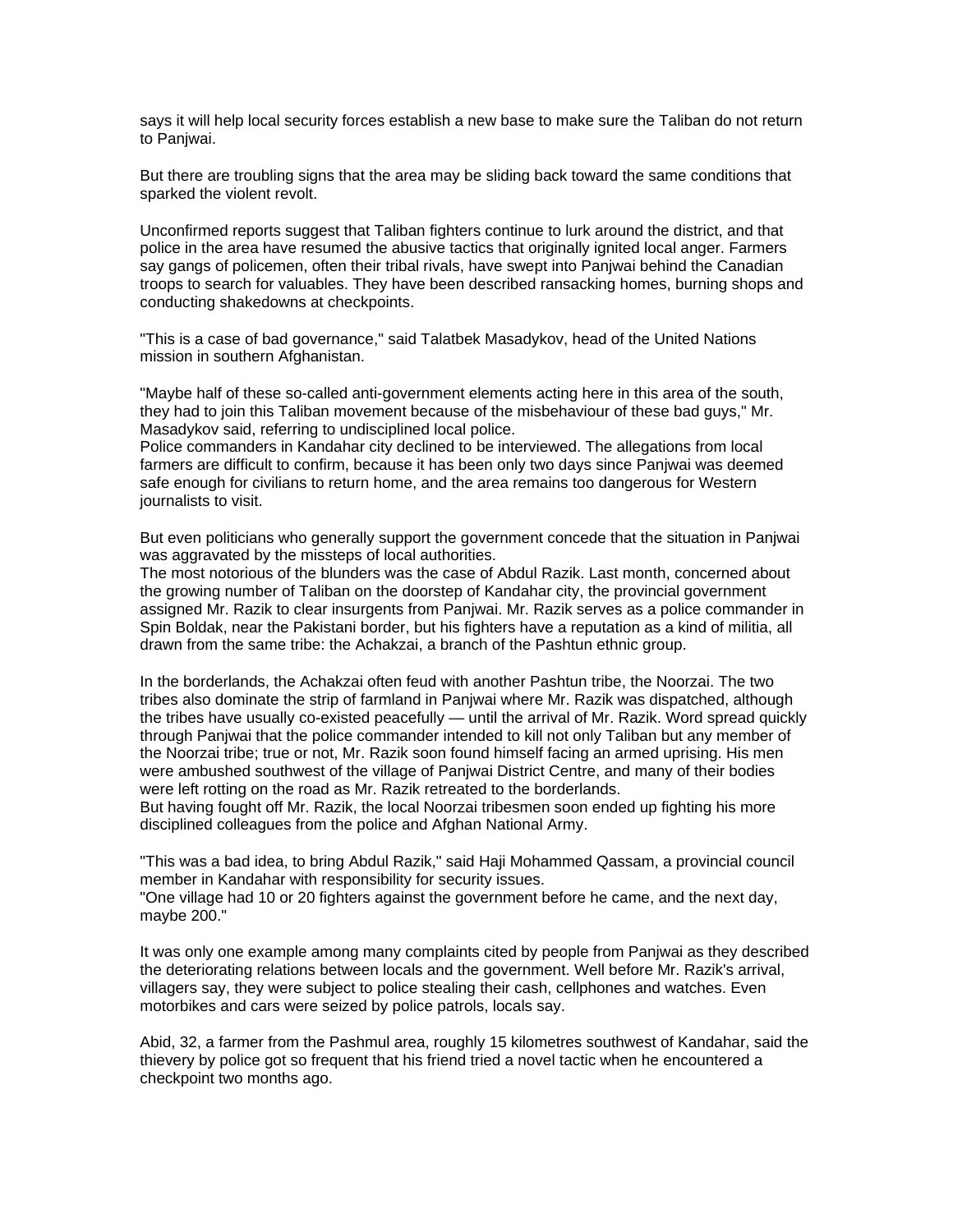Rolling toward a roadblock on a motorbike in the late evening, he said, his friend turned off the motor and started coasting toward the police.

"He took the keys out of the ignition and threw them into the bushes, so they couldn't steal it," Abid said. "This made them angry. They beat him, took his money and his watch. But he kept his bike."

The depredations stopped as the Taliban gained control of the area, villagers said. The insurgents imposed a strict order; some reports suggested they had returned to their habit of cutting off thieves' hands.

Abdul Ahad, 44, a wealthy farmer and landowner from the village of Sangisar, said he appreciated the Taliban, despite the terror he felt every time he passed through one of their checkpoints.

In a recent interview, Mr. Ahad removed a black leather diary from his \*\*\* pocket and showed a reporter where he had scribbled a few numbers for government officials. Those numbers could have got him killed, he said, if the Taliban had found the diary during their regular searches at checkpoints, because the fighters would have assumed he is a spy.

Still, risking death at the roadblocks was better, he said, than the random thievery and beatings meted out by the Afghan police.

"The Taliban didn't take any tolls at the checkposts," Mr. Ahad said. "Even when they came to my farm, they did not eat my grapes without permission."

The Taliban also endeared themselves to the locals by returning to their roots as a protest movement. The name Taliban first gained notoriety in Afghanistan in 1992, after a group of religious students started attacking the roadblocks in Panjwai to remove the corrupt *jihadi* commanders who once waged holy war against the Soviets but had settled into gangsterism after the Soviet withdrawal.

"Policemen [now] are like *jihadi* commanders in the past," said Mr. Masadykov, at the UN office in Kandahar.

"They are misbehaving sometimes, looting, going to search and at the same time stealing everything in the houses. We are receiving a lot of complaints about it. We have to work on it."

Mr. Qassam said the government has learned from its Panjwai experience and will try to avoid repeating it. Taliban are now infiltrating the Khakrez district, he said, but the government will try sending more disciplined Afghan forces to maintain order, rather than requesting an onslaught of NATO power.

Mr. Qassam also emphasized an aspect of NATO's story about Operation Medusa that few people in Kandahar question: The city itself now feels a little more secure.

The encroaching insurgency had left the educated city dwellers feeling unsafe. Housing prices, and even vehicle prices, were depressed in recent months. Some locals reported rental fees falling as much as ten times lower than last year's rates.

Merchants in the city were even sending packages of phone cards and cash to the Taliban in Panjwai, hoping to curry favour with the insurgents in case they overran the provincial capital, Mr. Qassam said.

"When the Taliban were in Panjwai, all the people in this area were worrying: 'Where will I move my family?'" Mr. Qassam said. "They are more relaxed and happy now." --------- (an earlier report) -----------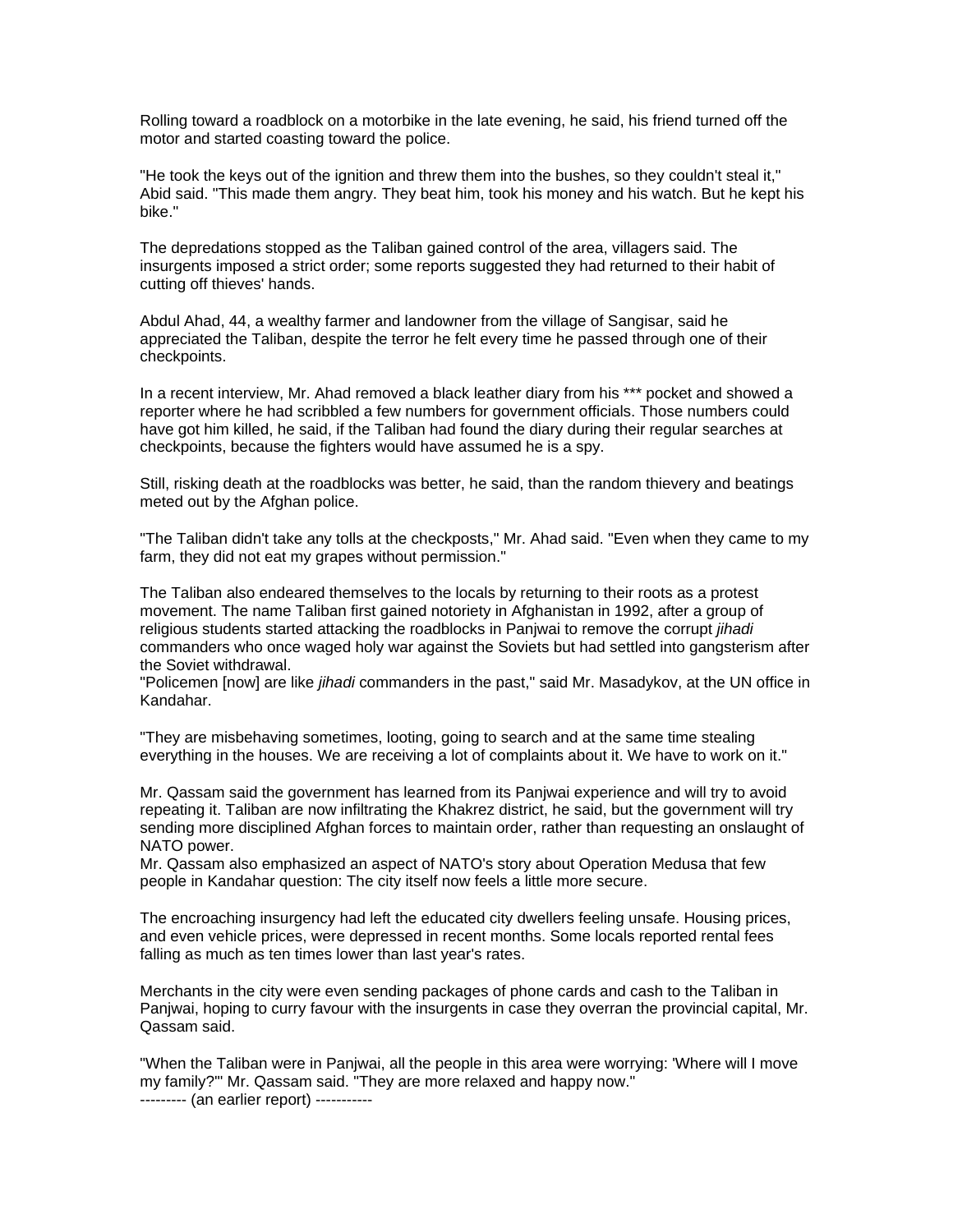The Sunday Times September 17, 2006

# **Key strike puts Taliban to flight**

#### Michael Smith, Kandahar

BRITISH special forces have played a key role in a defeat of the Taliban as part of Operation Medusa, the largest combat operation ever mounted by Nato. Over the past fortnight Nato troops, led by the Canadians, have driven the Taliban out of the strategically important Panjwayi district between Maiwand and Kandahar.

Last week members of the newly formed British Special Forces Support Group (SFSG) pulled out of their hides to the southeast of Maiwand with their commanders satisfied that the Taliban had been defeated and expelled from the area.

"They chose to take us on," said a senior Nato officer. "They have suffered heavy casualties. In fact, they haven't suffered such extensive casualties since the fighting in 2001-02."

The British special forces had spent the first 10 days guarding against any Taliban reinforcement from the west, and the last few picking off fleeing insurgents. Senior officers cautioned that while Operation Medusa had been "a tactical success", there was no room for complacency and nobody was about to use the word victory. "It has a tendency to come back and bite you on the \*\*\*," one officer said.

This battlefield has a profound historical resonance. Maiwand was the scene of one of the most devastating defeats ever suffered by the British when, in July 1880, 2,700 British and Indian troops were outnumbered 10 to one by Afghan tribesmen. More than 1,000 British and Indian troops died but 7,000 of the enemy were killed in what was a pyrrhic victory for the Afghans.

The British suffered losses in the latest battle - 14 dead when a Nimrod spyplane crashed on the first day, including signallers from the Special Boat Service (SBS) and the SFSG who were relaying intelligence collected by RAF colleagues. Five Canadian and two Afghan soldiers were killed on the ground. But Nato claimed that more than 500 Taliban - a third of those making a stand at Panjwayi - were killed.

The Taliban were using the area as a forward operations base to put pressure on the city of Kandahar, which is seen as the key to controlling the south. During the Soviet occupation of the 1980s, the mujaheddin occupied the area, which is covered with grapevines, wheat and poppy fields, making it an ideal supply base for an insurgent army. It is riddled with drainage ditches and high walled compounds providing perfect cover for a marauding guerrilla band and there are scores of escape tunnels and trenches built during the mujaheddin days.

General David Richards, the Nato commander, chose the area to demonstrate to the 70% of the population who, he believes, will back whoever appears stronger, that Nato and not the Taliban is in charge. Richards had prepared the ground carefully. His commanders talked to tribal leaders to persuade the 40,000 population to leave for their own safety and to convince them that the alliance would rebuild once the Taliban had left.

The battle, which pitted more than 2,000 troops against 1,500 Taliban, opened on Saturday September 2 with a salvo of gunfire from Canadian and Dutch artillery. A company of 150 men from the Princess Patricia's Canadian Light Infantry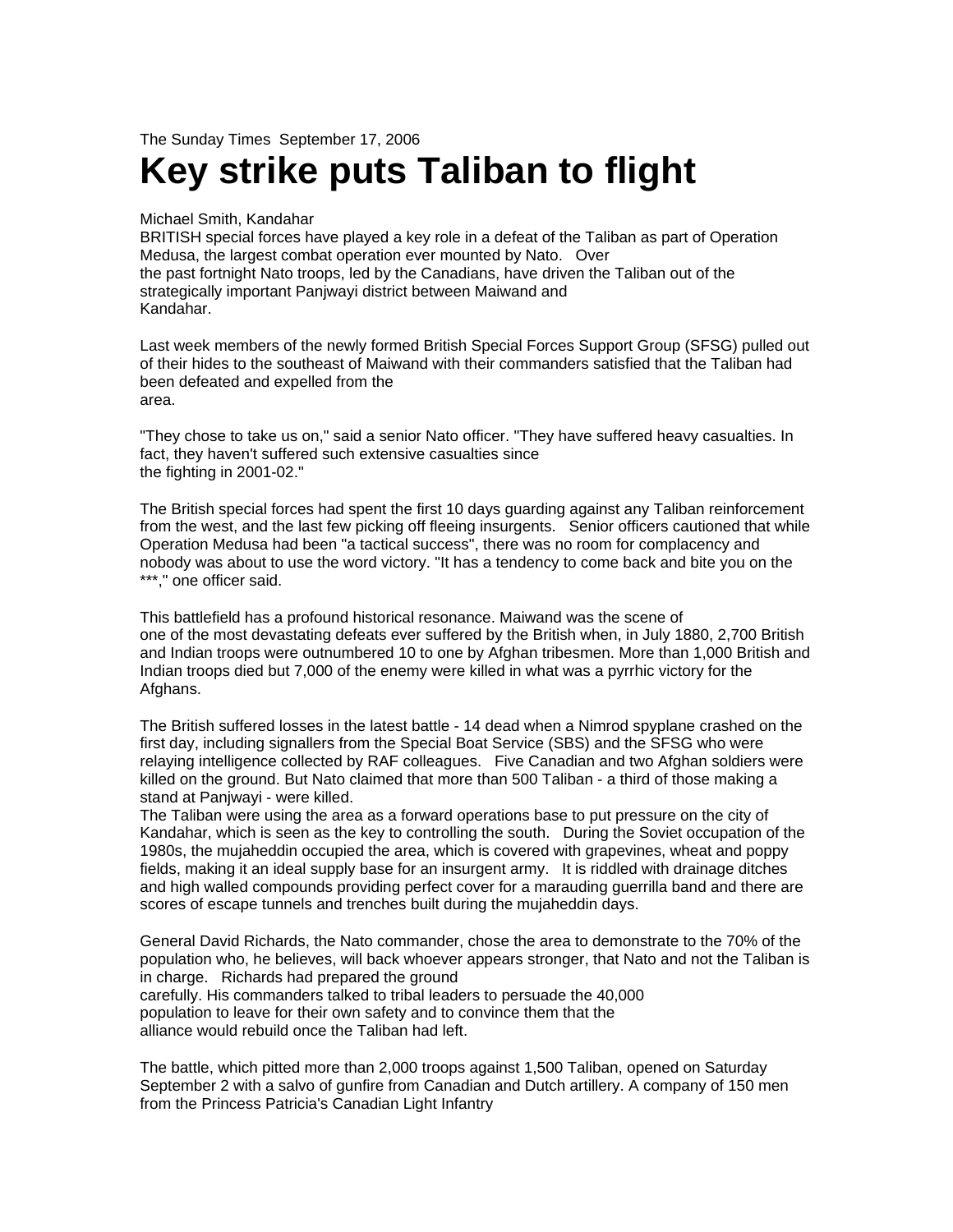advanced across the Arghandab river.

But the Taliban were lying in wait and the company took the brunt of their aggression, coming under intense mortar and machinegun fire that killed four

Canadians. The Canadian commander temporarily withdrew his forces and replaced them with Taskforce Grizzly, comprising 200 Afghan infantry backed up by US troops. On the left flank, Taskforce 31, comprising SBS and US Army Special Forces, were used temporarily to "shape the battlefield", seizing the initiative from the Taliban.

Two other companies of the Princess Patricia's were making slow progress against a Taliban trench system in the north. The third company was redirected to join the push, along with US infantry. They were backed up by direct fire support from Canadian and Dutch artillery and by air support from Apache attack helicopters, US B1 Lancer bombers, F16s, and US A10 Tankbusters - one

of which killed a fifth Canadian soldier with "friendly fire" - plus RAF Harrier GR7s.

While the SBS and the US Special Forces gave the Nato advance a kick-start from the south, other US special operations troops spread across the area to the south of the battlefield. They were ordered to keep out Taliban reinforcements and supply columns attempting to make their way along the desert roads from the Pakistani towns of Nuski and Quetta.

The UK and US special forces boosted the southern advance considerably and after a few days the SBS were withdrawn and reassigned to other tasks. To the north, the Canadians, whose light armoured vehicles were vulnerable to rocket- propelled grenades, were struggling. By the beginning of last week, an operation scheduled to last only 10 days looked like lasting a month.

But sustained aerial and artillery bombardment were beginning to tell on the Taliban. Suddenly one company of the Princess Patricia's made a breakthrough, pushing forward to hold a position well ahead of the Canadian lines. A second company pushed forward and very soon all three Canadian companies were leap-frogging each other to the point that the American infantry could be withdrawn.

The effect was like a vice, squeezing the Taliban out to the west where they were awaited by Dutch infantry, a Danish armoured reconnaissance company and, further out towards Maiwand, the British SFSG, mostly former paratroopers. By the end of last week, the vast majority of the Taliban were thought to have fled.

Senior Nato officers expressed astonishment that the Taliban had abandoned traditional guerrilla tactics that would have seen them dispersing the minute heavy artillery and aerial firepower were introduced. "The next three to six months is a crucial period here," Richards said. "We are establishing psychological ascendency over the Taliban in Panjwayi. "Operation Medusa has not been about killing for no reason. The people there want to believe we can win and we're beginning to demonstrate that we will win."

Published Tuesday, September 26, 2006 8:04 AM

## **Comment Notification**

If you would like to receive an email when updates are made to this post, please register here

Subscribe to this post's comments using [RSS](http://uscavonpoint.com/blogs/reconstructing_iraq/commentrss.aspx?PostID=173)

## **Comments**

**[JC Rawley](http://uscavonpoint.com/user/Profile.aspx?UserID=2101) said:**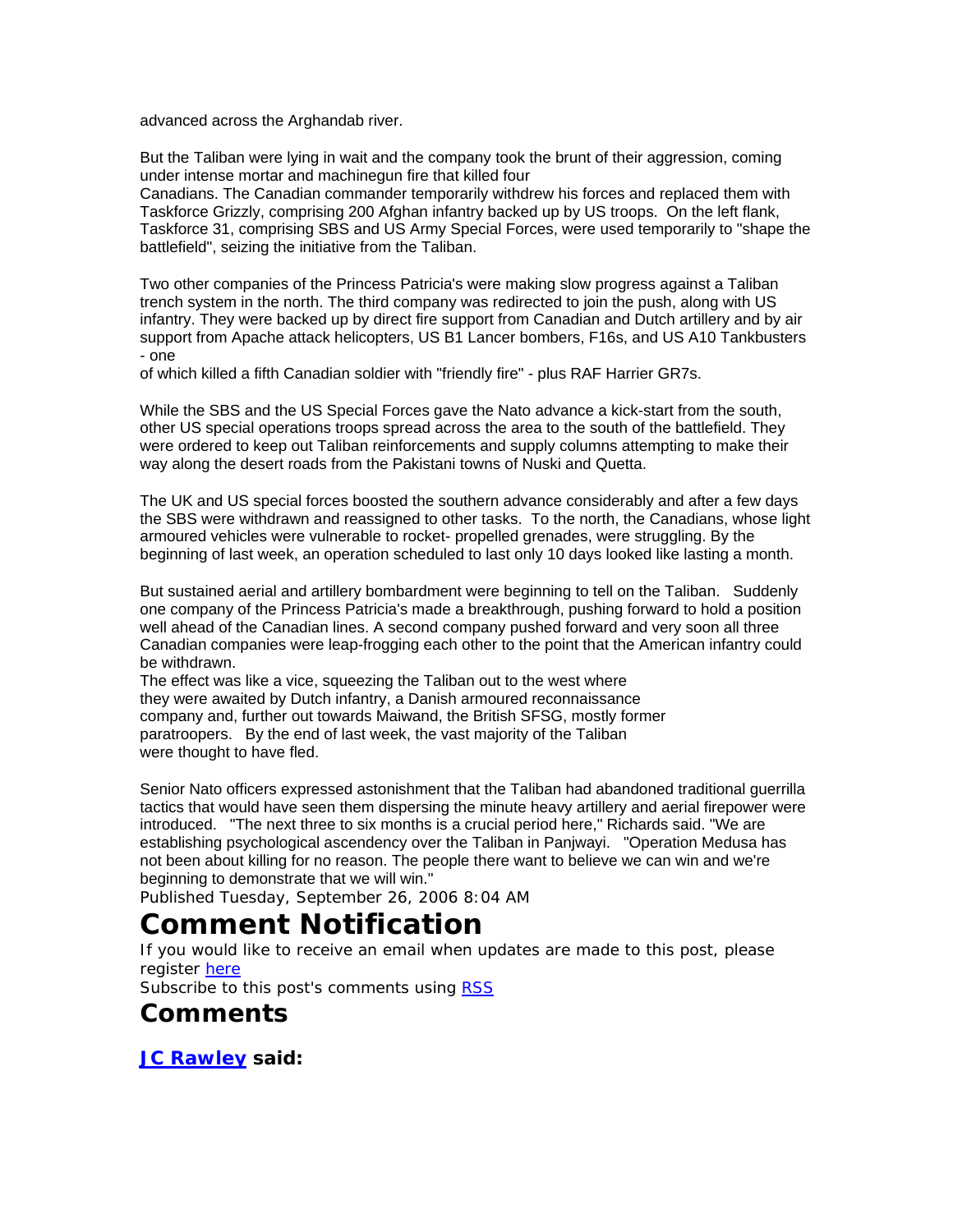Clearly the world is much more complex than the black/white (or black hats/white hats) version that our Administration keeps repeating like a mantra repeated over and over in some sort of prayer ritual.

The fact is that many of the "terrorists" caught during the original invasion of Afghanistan (and now in Guantanamo or one of the secret CIA prisons) were fighting corruption as in the first case or even shopped out by local warlords as "tribute" to the new invaders to show their loyalty to the new regime.

Afghanistan is probably the poorest country in the world. It seems to have no minerals or even oil to offer the people some sort of respite from the opium growers that seem to bethe only chance at financial independence for the average person. The Taliban may have been awful people but they had great PR in their country for "doing good" or at least "doing different" from the old regimes.

If we want to defeat the Taliban and their supporters, it will not be done by bombings and massacres alone.

I recommend the Thomas PM Barnett books on the New Pentagon's Map and Bridging the Gap . They will offer, as Col. Hammes book did, a great insight into how we might win more peaces instead of winning wars and losing the peace. September 26, 2006 10:27 AM

### **[membrain](http://uscavonpoint.com/utility/Redirect.aspx?U=http%3a%2f%2fmembrain.blogspot.com%2f) said:**

With respect to the article published in the Globe and Mail you have to realize that they have an far left wing anti-war agenda the makes the New York Times look like Neo-Cons!! They are not a credible source for reporting from Afghanistan.

The Britsh Arcticle was the more accurate of the two. The idea that the locals liked the Taliban is pure bulls\*\*\*! Thes are people that use to hold public executions for such 'crimes' as not having a long enough beard.

September 26, 2006 12:42 PM

## **[JC Rawley](http://uscavonpoint.com/user/Profile.aspx?UserID=2101) said:**

Sorry membrain,

The Globe and Mail, Canada's National Newspaper, has a distinctly Right of center point of view.

It is by no means a left wing paper.

It is reporting things you do not like therefore you call it a name.

BTW, the NY Times is one of Bush's biggest supporters. They helped him sell the war and continue to report and support it as one of his better "accomplishments". Perhaps it is time people put down the Kool-aid and look at the pig with lipstick for what it truly is.

September 26, 2006 1:14 PM

## **[Gary VW](http://uscavonpoint.com/user/Profile.aspx?UserID=2101) said:**

A persons "truth" is primarily derived from ones own perceptions.

If all the info that was given to the reporter(s) was factual, & not misconstrued, or reformatted, in any manner, then both stories have some "truth" in them. September 26, 2006 2:55 PM

## **[CPT Thomas C.](http://uscavonpoint.com/user/Profile.aspx?UserID=2101) [Nield](http://uscavonpoint.com/user/Profile.aspx?UserID=2101) said:**

I am an Information Operations Officer for TF Aegis (RC-S) and was involved with the planning of Op Medusa. Graeme Smith's article is pretty accurate. The locals of Panjwayi offered support for the Taliban because local governance was corrupt.